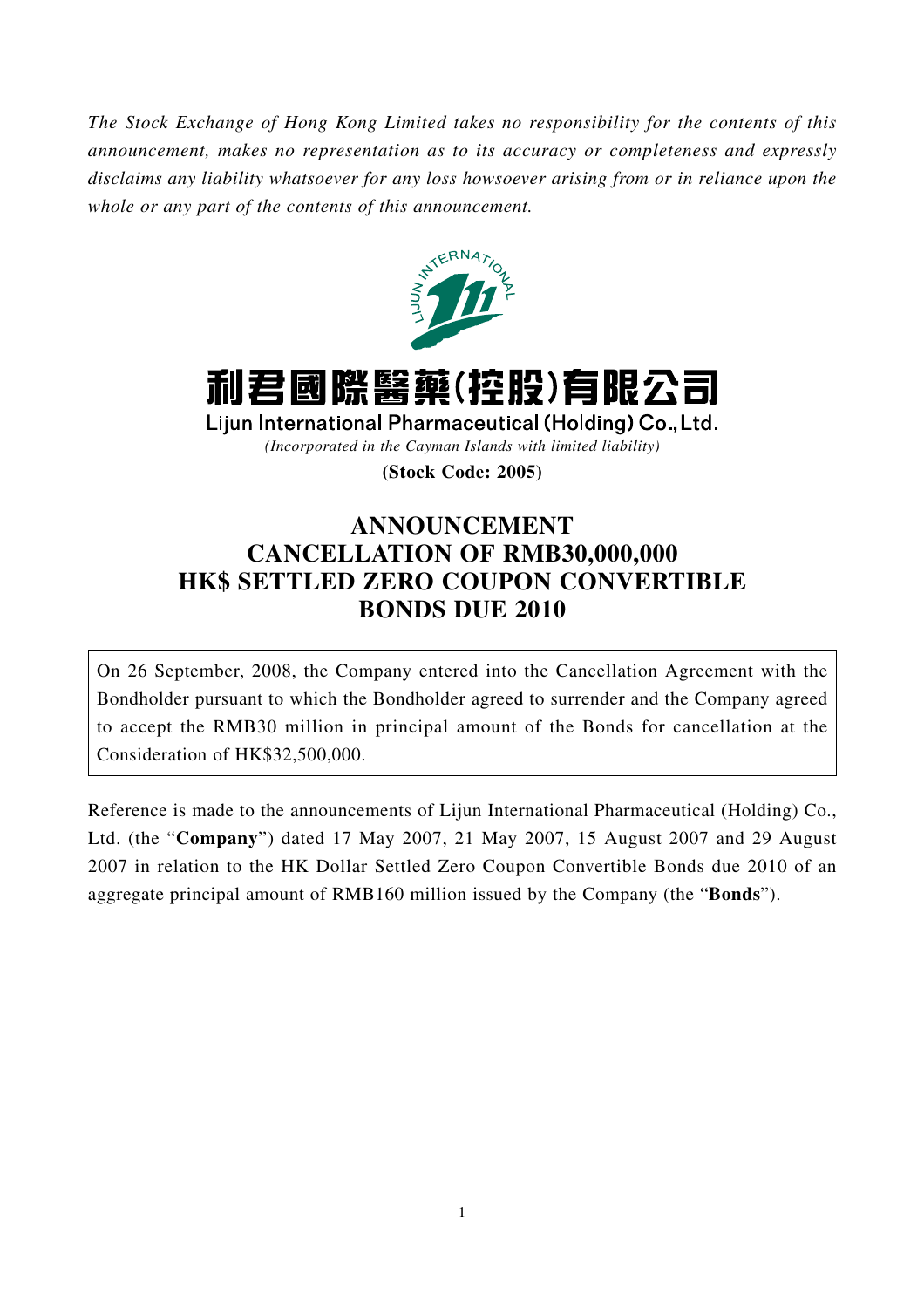#### **THE CANCELLATION AGREEMENT**

On 26 September, 2008, the Company entered into a cancellation agreement (the "**Cancellation Agreement**") with Potent Holdings Limited (the "**Bondholder**") pursuant to which the Bondholder agreed to surrender with full title and the Company agreed to accept RMB 30 million in principal amount of the Bonds (the "**Subject Bonds**") at the consideration of HK\$32,500,000 (the "**Consideration**"). The Consideration shall be payable by the Company to the Bondholder upon signing of the Cancellation Agreement. Pursuant to the terms of the Cancellation Agreement, the Subject Bonds will be surrendered by the Bondholder upon signing of the Cancellation Agreement.

The Consideration was agreed after arm's length negotiation between the Company and the Bondholder with reference to the prevailing market conditions and the terms of the Bonds. The Consideration will be settled by the Company in cash by means of internal resources.

Upon completion of the Cancellation Agreement which took place upon signing on 26 September, 2008, the Subject Bonds have been cancelled pursuant to the terms and conditions of the Bonds. Upon cancellation of the Subject Bonds, the Bondholder holds outstanding Bonds in the principal amount of RMB30 million.

### **REASONS AND BENEFITS FOR THE CANCELLATION**

The directors of the Company consider that the cancellation of the Subject Bonds can reduce the indebtedness of the Company and it is in the interest of the Company and its shareholders to enter into the Cancellation Agreement based on its terms.